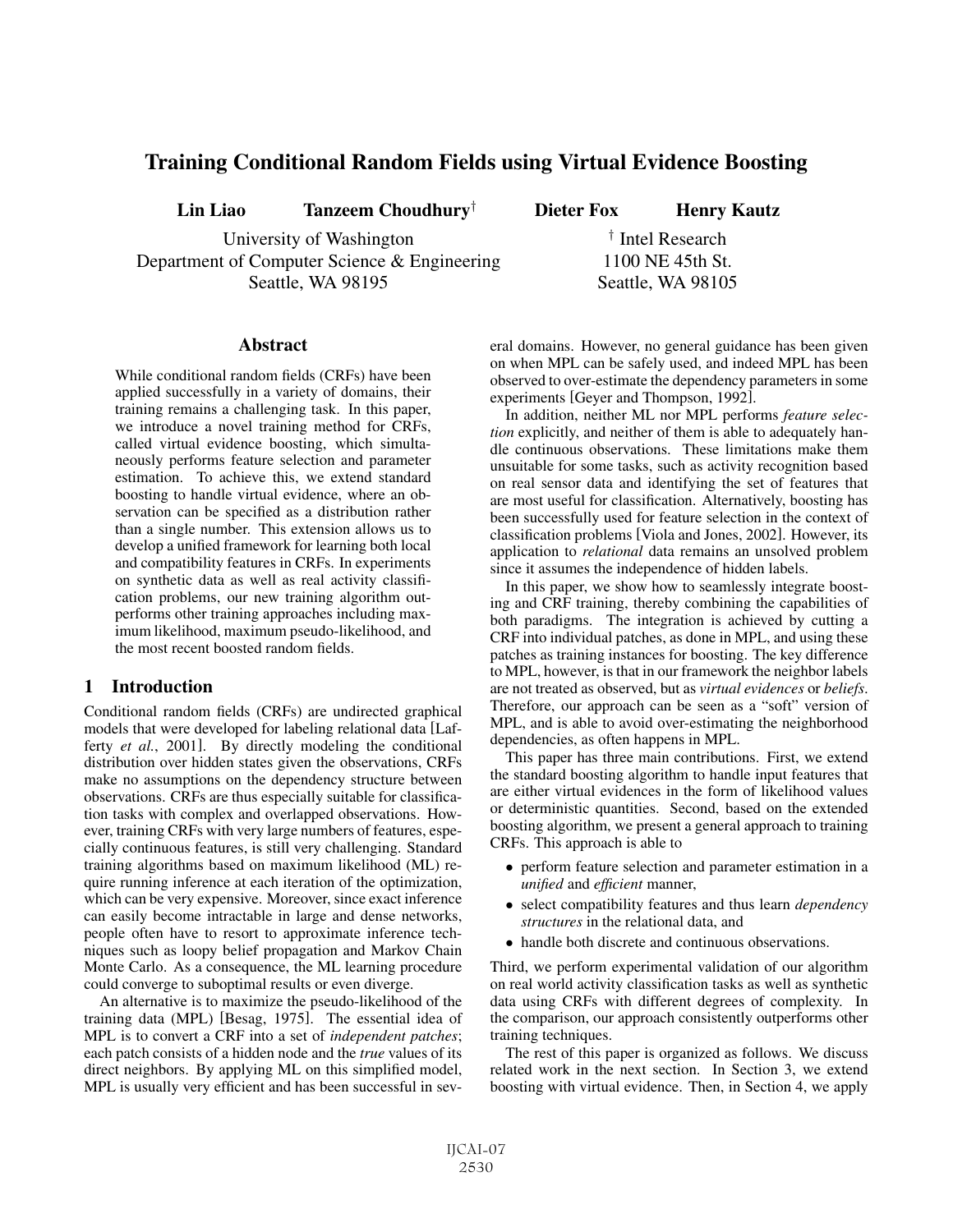this extension to training CRFs. Finally, we show experimental results and conclude.

# 2 Related Work

Several techniques have been presented that perform feature selection during CRF training.

For discrete features, McCallum [2003] suggested an efficient method of feature induction by iteratively increasing conditional log-likelihood. Dietterich *et al.* [2004] applied gradient tree boosting to select features for CRFs; their algorithm combines boosting with parameter estimation for 1D linear-chain models.

The work closest to ours is boosted random fields (BRFs) [Torralba *et al.*, 2004], developed specifically for vision tasks in which graphs are often very densely connected. Both BRFs and our approach combine boosting and belief propagation, and both can select compatibility dependencies as well as local features. However, there are a few key differences. First, for learning compatibility dependencies, BRFs use linear combinations of *beliefs* as weak learners instead of combinations of CRF features. So their models are not compatible with standard inference techniques. Second, BRFs assume densely-connected graphs with weak pairwise connections. As we will show in our experiments, when the dependencies are strong, BRFs could perform poorly. Third, since BRFs formulate the inductions of local and compatibility features differently, they have to specify the number of each type of features separately. In contrast, our approach treats both types of features in a consistent manner and thus the algorithm can determine which type is better at a given iteration. In our experiments, our algorithm *automatically* picks reliable local features at the beginning and starts selecting compatibility features after accumulating enough local evidence.

## 3 Boosting with Virtual Evidence

Boosting is a general approach for supervised learning [Freund and Schapire, 1997]. Given the training data  $(\mathbf{x}_1, y_1)$ ,  $\ldots$ ,  $(\mathbf{x}_N, y_N)$ , where  $\mathbf{x}_i$  is a feature vector and  $y_i$  is the label, boosting works by sequentially learning a set of weak classifiers and combining them for final decisions. While traditional boosting algorithms assume feature values be deterministic, in this section we extend them with *virtual evidence* [Pearl, 1988], *i.e.*, a feature could be a distribution over its domain rather than a single, observed value. Specifically, we generalize the LogitBoost algorithm [Friedman *et al.*, 2000], which directly handles probabilities and is closely related to random field models. For simplicity, we will explain LogitBoost and our extension only for the binary classification case, *i.e.*,  $y_i \in \{0, 1\}$ , but both can be easily extended to multi-class problems [Friedman *et al.*, 2000].

### 3.1 LogitBoost Algorithm

LogitBoost minimizes the negative log-likelihood

$$
-\log p(y_1,\ldots,y_N \mid \mathbf{x}_1,\ldots,\mathbf{x}_N) = -\sum_{i=1}^N \log p(y_i \mid \mathbf{x}_i), (1)
$$

where the right term follows from the independence between labels. Using a logistic regression model,  $p(y_i | \mathbf{x}_i)$  can be computed as

$$
p(y_i \mid \mathbf{x}_i) = \begin{cases} \frac{e^{F(\mathbf{x}_i)}}{e^{F(\mathbf{x}_i)} + e^{-F(\mathbf{x}_i)}} & \text{if } y_i = 1; \\ \frac{e^{-F(\mathbf{x}_i)}}{e^{F(\mathbf{x}_i)} + e^{-F(\mathbf{x}_i)}} & \text{if } y_i = 0. \end{cases}
$$
 (2)

where  $e^{F(\mathbf{x}_i)}$  and  $e^{-F(\mathbf{x}_i)}$  represent the *potentials* for  $y_i = 1$ <br>and 0, representively and  $F = \sum M$ ,  $f(x_i)$  refers to the and 0, respectively, and  $F = \sum_{m=1}^{M} f_m(\mathbf{x}_i)$  refers to the sum of feature functions or *ensemble* of weak learners I ogsum of feature functions or *ensemble* of weak learners. LogitBoost minimizes the objective function  $(1)$  with respect to  $F$ in a stepwise way. Specifically, given the current ensemble  $F$ , LogitBoost selects the next weak learner  $f_m(\mathbf{x})$  using a *Newton step* and adds  $f_m(\mathbf{x})$  to the ensemble. It has been shown that computing the Newton step is equivalent to solving the following weighted least-square-error (WLSE) problem:

$$
f_m(\mathbf{x}) = \operatorname*{argmin}_{f} \sum_{i=1}^{N} w_i (f(\mathbf{x}_i) - z_i)^2 , \qquad (3)
$$

where  $w_i = p(y_i | \mathbf{x}_i)(1 - p(y_i | \mathbf{x}_i))$  and  $z_i = \frac{y_i - 0.5}{p(y_i | \mathbf{x}_i)}$  are the *weight* and *working response* for sample i.

### 3.2 Extension with Virtual Evidence

In this section we extend LogitBoost to handle virtual evidences or beliefs. That is, for each feature in the feature vector  $x_i$ , the input to boosting could be a probabilistic distribution over that feature's domain, as opposed to a single, observed value  $1$ . We denote a distribution over the cross-product of feature values as  $ve(x_i)$  with do-<br>main  $\{1, \ldots, X_i\}$ . We again aim to minimize the negative main  $\{1, \ldots, \hat{X}_i\}$ . We again aim to minimize the negative log-likelihood,  $-\sum_{i=1}^{N} \log p(y_i|\mathbf{ve}(\mathbf{x}_i))$ , where  $p(y_i|\mathbf{ve}(\mathbf{x}_i))$  represents the posterior probability of a true label *conditioned* on its virtual evidence. We can compute this term as follows:

$$
p(y_i|\mathbf{ve}(\mathbf{x}_i)) = \begin{cases} \frac{\sum_{\mathbf{x}_i=1}^{X_i} \mathbf{ve}(\mathbf{x}_i) e^{F(\mathbf{x}_i)}}{\sum_{\mathbf{x}_i=1}^{X_i} \mathbf{ve}(\mathbf{x}_i) (e^{F(\mathbf{x}_i)} + e^{-F(\mathbf{x}_i)})} & \text{if } y_i = 1; \\ \frac{\sum_{\mathbf{x}_i=1}^{X_i} \mathbf{ve}(\mathbf{x}_i) (e^{F(\mathbf{x}_i)} + e^{-F(\mathbf{x}_i)})}{\sum_{\mathbf{x}_i=1}^{X_i} \mathbf{ve}(\mathbf{x}_i) (e^{F(\mathbf{x}_i)} + e^{-F(\mathbf{x}_i)})} & \text{if } y_i = 0. \end{cases} (4)
$$

Here  $\sum_{\mathbf{x}_i=1}^{X_i} \mathbf{ve}(\mathbf{x}_i) e^{\pm F(\mathbf{x}_i)}$  computes the *expected potentials* which replace the potentials in (2). It is also helpful *tials*, which replace the potentials in (2). It is also helpful to think of  $ve(x_i)$  as a message in random field models; thus (4) is consistent with the belief update in belief propagation.

To determine the next weak learner  $f_m(\mathbf{x})$ , we modify the LogitBoost error criterion (3) by taking the expectation w.r.t. the virtual evidence:

$$
f_m(\mathbf{x}) = \underset{f}{\operatorname{argmin}} \sum_{i=1}^{N} w_i E \left( f(\mathbf{x}_i) - z_i \right)^2
$$

$$
= \underset{f}{\operatorname{argmin}} \sum_{i=1}^{N} \sum_{\mathbf{x}_i=1}^{X_i} w_i \mathbf{ve}(\mathbf{x}_i) \left( f(\mathbf{x}_i) - z_i \right)^2, (5)
$$

where  $w_i$  and  $z_i$  can be computed as in LogitBoost, using  $p(y_i|\mathbf{ve}(\mathbf{x}_i))$  obtained from (4).

The algorithm is described in Alg. 1, which constructs  $F$ in  $M$  iterations. Within each iteration, the algorithm first formulates the WLSE problem (line 2 to 6), and then solves it to

<sup>&</sup>lt;sup>1</sup>In this paper virtual evidence is always a discrete distribution, which is enough for training CRFs with discrete hidden states.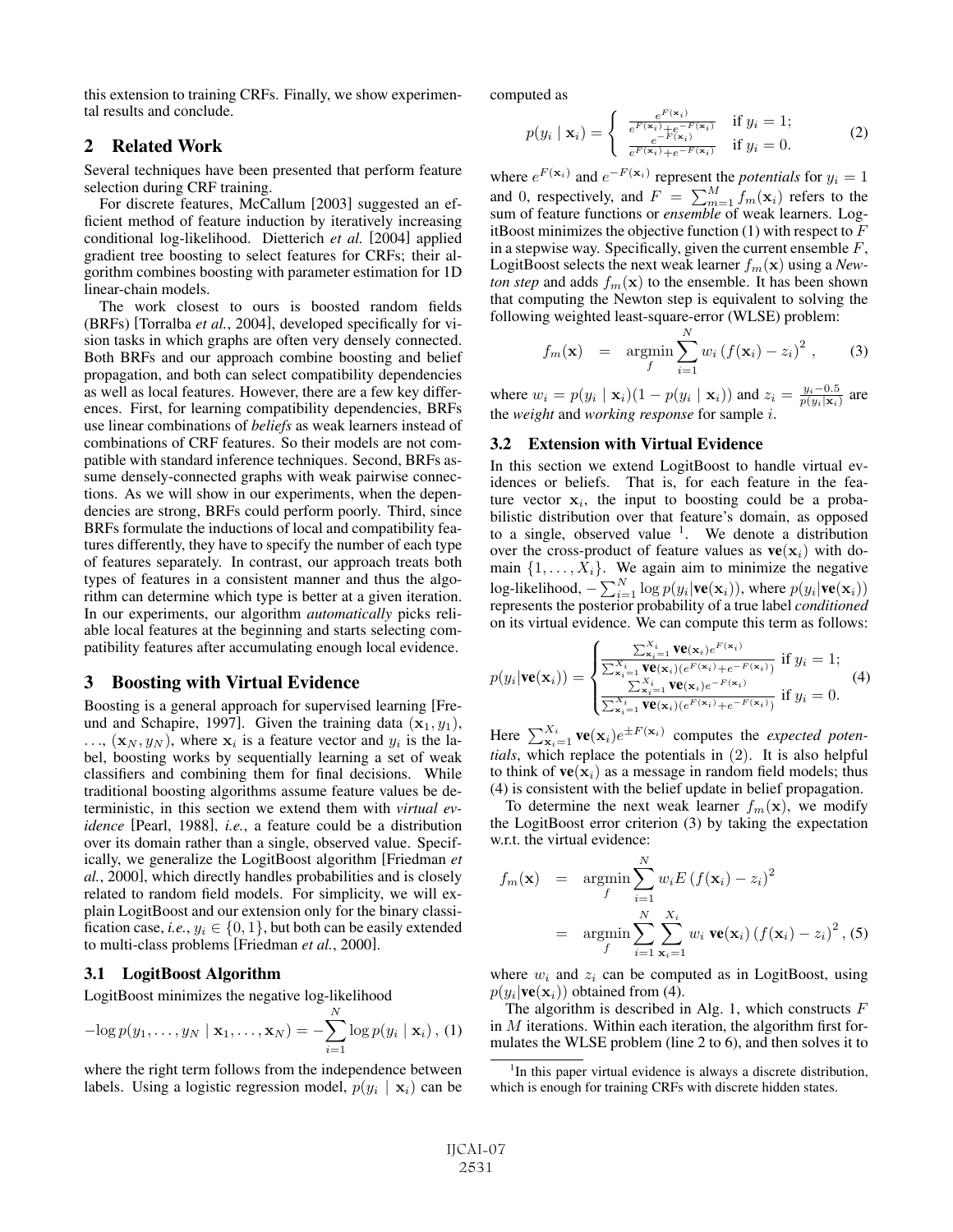**inputs**: training data (**ve**( $\mathbf{x}_i$ ),  $y_i$ ), with  $y_i \in \{0, 1\}$ ,  $1 \leq i \leq N$ , and  $F = 0$ output:  $F$  that approximately minimizes Eq. (1) 1 for  $m = 1, 2, \dots, M$  do<br>2 for  $i = 1, 2, \dots, N$  do for  $i = 1, 2, \dots, N$  do Compute likelihood  $p(y_i | \mathbf{ve}(\mathbf{x}_i))$  using Eq. (4); Compute weight  $w_i = p(y_i|\mathbf{ve}(\mathbf{x}_i))(1 - p(y_i|\mathbf{ve}(\mathbf{x}_i));$ **c** compute working response  $z_i = \frac{y_i - 0.5}{p(y_i|\mathbf{ve}(\mathbf{x}_i))}$ ; end Obtain "best"  $f_m(\mathbf{x})$  by solving Eq. (5); Update  $F(\mathbf{x}) = F(\mathbf{x}) + f_m(\mathbf{x})$ ; end

Algorithm 1: Extending LogitBoost with virtual evidence

obtain the next weak learner (line 7). When  $ve(\mathbf{x}_i)$  is a deterministic value, Eq. (4) becomes (2) and Eq. (5) becomes (3); thus we get exactly the original LogitBoost algorithm. So our extension is a generalization of the original LogitBoost and is able to handle deterministic evidence as well. It can be shown to have the same property as standard LogitBoost, *i.e.*, it minimizes the objective function using Newton steps,

# 4 Virtual Evidence Boosting for Training Conditional Random Fields

The boosting algorithm in previous section assumes *independence* between training examples. How can they be applied to CRFs in which the labels are dependent? Similar to the MPL algorithm, we first convert a CRF into a set of *individual patches*; each patch consists of a hidden node, its direct neighbors, and the observations. The key difference with MPL is that, instead of using the true labels of neighbors, we use the messages from the neighbors as virtual evidences. Then we apply extended boosting to these independent patches for feature selection and parameter estimation. Based on these ideas, we develop a new training algorithm for CRFs, called *virtual evidence boosting* (VEB). VEB is a very general technique: It can handle both continuous and discrete observations, and can be used in CRFs with arbitrary structures. We will explain VEB in the context of binary classification; the algorithm can be readily extended to multi-class labeling, and we have done that for our experiments.

#### 4.1 The VEB Algorithm

The VEB algorithm is described in Alg. 2. The crucial difference between the VEB and extended LogitBoost algorithm lies in the way virtual evidences are handled. The VEB considers two types of evidences for a node  $y_i$ . The first type is the *hard* evidence given as input to the algorithm, which corresponds to the observations  $x_i$  in the training data. The second type is the *soft* evidence, corresponding to the messages from neighboring nodes  $n(y_i)$ ; these messages are obtained by running belief propagation with the current ensemble (*i.e.*, linear combination of feature functions)  $F$ . Our extension to boosting allows us to treat both types as virtual evidence, denoted as  $ve(\mathbf{x}_i, n(y_i))$ , so that we can learn the CRF's local features and compatibility features in a unified framework.

**inputs**: structure of CRF and training data  $(\mathbf{x}_i, y_i)$ , with  $y_i \in \{0, 1\}, 1 \le i \le N$ , and  $F = 0$ output: Learned F 1 for  $m = 1, 2, \dots, M$  do<br>2 Run BP using F to get Run BP using F to get virtual evidences  $\mathbf{ve}(\mathbf{x}_i, n(y_i));$ for  $i = 1, 2, \dots, N$  do Compute likelihood  $p(y_i|\mathbf{ve}(\mathbf{x}_i, n(y_i)))$  using Eq. (8); Compute weight  $w_i = p(y_i|\mathbf{ve}(\mathbf{x}_i, n(y_i)))(1-p(y_i|\mathbf{ve}(\mathbf{x}_i, n(y_i))),$ <br>Compute working response  $z_i = \frac{y_i - 0.5}{y_i - 0.5}$ compute working response  $z_i = \frac{y_i - 0.5}{p(y_i|\mathbf{ve}(\mathbf{x}_i,n(y_i)))};$ end Obtain "best"  $f_m$  by solving Eq. (5); Update  $F = F + f_m$ ; end

Algorithm 2: Training CRFs using VEB

Note that while virtual evidences are provided as inputs to Alg. 1, VEB must update  $ve(\mathbf{x}_i, n(y_i))$  at each iteration, because the messages from  $n(y_i)$  keep changing as VEB updates  $F$ . Specifically, to compute the virtual evidence of  $y_i$ from a neighbor  $y_k$ ,  $ve_i(y_k)$ , we distinguish messages before and after multiplying the compatibility potentials  $e^{F(y_k, y_i)}$ . We denote these messages as  $\lambda_{k\rightarrow i}(y_k)$  and  $\mu_{k\rightarrow i}(y_i)$ , respectively. These messages are computed iteratively during belief propagation [Pearl, 1988]:

$$
\lambda_{k \to i}(y_k) = \alpha e^{F(y_k, \mathbf{x}_k)} \prod_{j \in n(y_k), j \neq i} \mu_{j \to k}(y_k) \quad (6)
$$

and

$$
\mu_{k \to i}(y_i) = \beta \sum_{y_k} e^{F(y_k, y_i)} \lambda_{k \to i}(y_k), \quad (7)
$$

where  $\alpha$  and  $\beta$  are used for normalization. As can be seen, λ–messages contain information about the distribution of the sending node  $y_k$ , and  $\mu$ –messages contain information about which values the recipient node  $y_i$  should prefer. While the  $\mu$ –messages correspond exactly to the messages sent in regular belief propagation, we use each  $\lambda_{k\rightarrow i}(y_k)$  message as virtual evidence  $ve_i(y_k)$ . At the end of belief propagation, we generate the combined virtual evidence  $\mathbf{ve}(\mathbf{x}_i, n(y_i))$  for node  $y_i$  by "stacking" the observations,  $x_i$ , and the received virtual evidence messages  $ve_i(y_k)$ . The combined virtual evidence can then be used to compute the posterior distribution  $p(y_i|\mathbf{ve}(\mathbf{x}_i,n(y_i)))$  using (4). Equivalently, from belief propagation we have

$$
p(y_i|\mathbf{ve}(\mathbf{x}_i,n(y_i))) = \gamma e^{F(y_i,\mathbf{x}_i)} \prod_{k \in n(y_i)} \mu_{k \to i}(y_i)
$$
 (8)

where  $\gamma$  is used for normalization.

To summarize, at each iteration, VEB updates the virtual evidences via belief propagation using only those local features and compatibility potentials already contained in F. Initially, when  $F = 0$ , all posterior distributions  $p(y_i|\mathbf{ve}(\mathbf{x}_i, n(y_i)))$  are uniform. It then proceeds exactly as the extended LogitBoost algorithm in order to add one more weak learner  $f_m$ . In our experiments we found it sufficient to run belief propagation for only one iteration per learning cycle, which greatly increases the efficiency of the approach.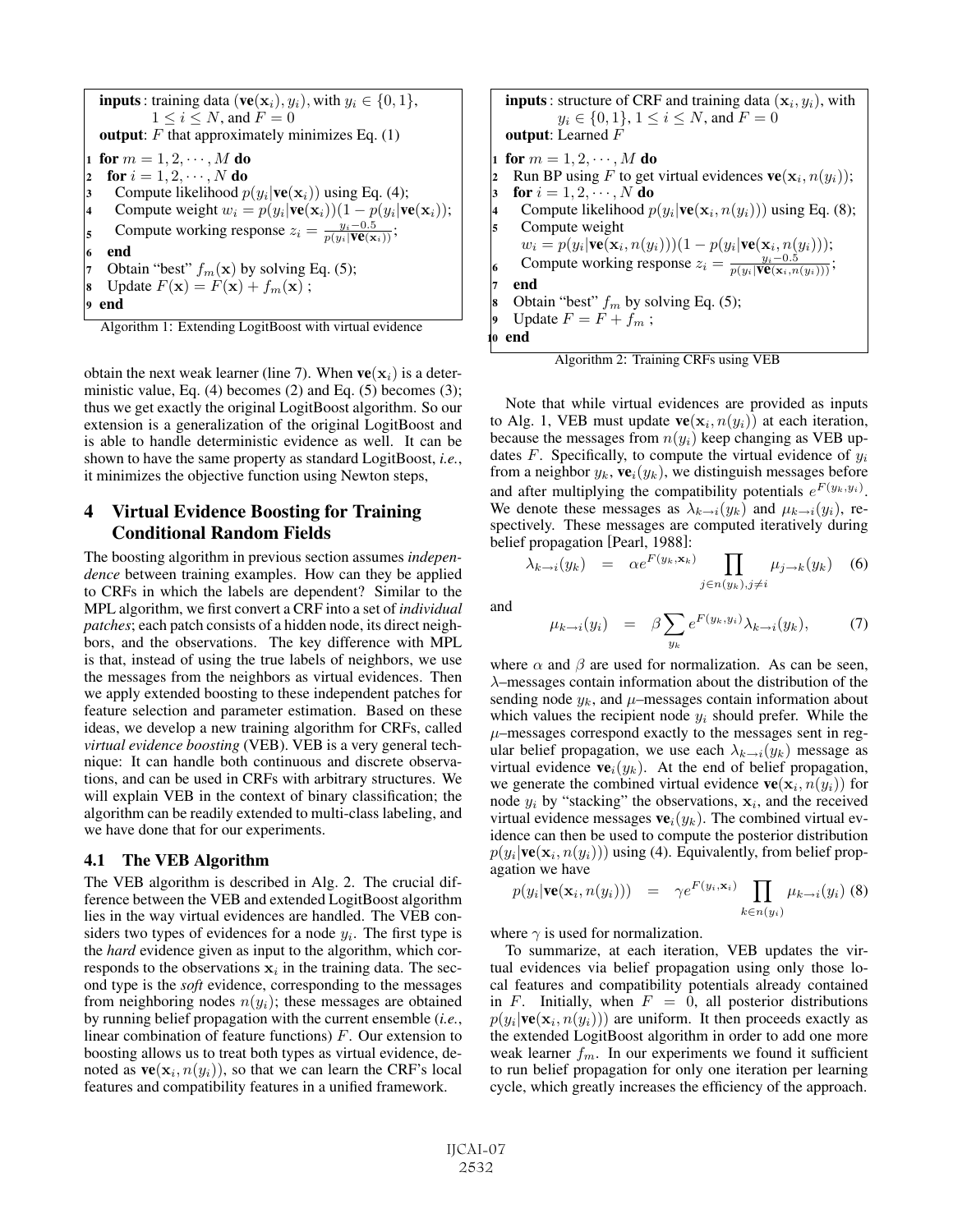#### 4.2 Feature Selection in VEB

A key step in Alg. 2 is step 8, which finds the "best" weak learner  $f_m$  by solving the WLSE problem. Note that since a weak learner in CRFs is a certain kind of combination of features, the algorithm is essentially performing feature selection and parameter estimation. In this paper we only consider weak learners that are linear combinations of features and involve one single type of local attribute or neighbor  $2$ . In a nutshell, to determine the "best" weak learner, our approach enumerates all types of local attributes and neighbor relations. For each type, it computes the optimal parameters of the weak learner and the least square error. Then it picks the one with the overall least square error as well as its optimal parameters. In this section, we discuss how to formulate weak learners for CRFs with binary labels and how to estimate the optimal parameters efficiently. Specifically, we consider three different cases: when the weak learner involves a continuous attribute, a discrete attribute, or a neighbor relationship. While the first two cases can be treated just like in regular LogitBoost, we apply extended boosting for the neighbor relationships to handle virtual evidences, with the evidences provided by belief propagation.

First, for a **continuous attribute**  $\mathbf{x}^{(k)}$ , the weak learner is a linear combination of decision stumps:

 $f(\mathbf{x}^{(k)}) = \alpha_1 \delta(\mathbf{x}^{(k)} \geq h) + \alpha_2 \delta(\mathbf{x}^{(k)} < h),$ 

where h is the threshold, and  $\alpha_1$  and  $\alpha_2$  are the feature weights. We get their (approximately) optimal values by solving the WLSE problem in  $(3)$ . Specifically, h is determined using some heuristic, *e.g.*, to maximize the information gain. Then we compute the optimal  $\alpha_1$  and  $\alpha_2$  analytically by setting the first-order partial derivative of the square error equal to zero. Thus we get

$$
\alpha_1 = \frac{\sum_{i=1}^N w_i z_i \delta(\mathbf{x}_i^{(k)} \ge h)}{\sum_{i=1}^N w_i \delta(\mathbf{x}_i^{(k)} \ge h)} \quad \text{and} \quad \alpha_2 = \frac{\sum_{i=1}^N w_i z_i \delta(\mathbf{x}_i^{(k)} < h)}{\sum_{i=1}^N w_i \delta(\mathbf{x}_i^{(k)} < h)}
$$

Second, given a **discrete attribute**  $x^{(k)} \in \{1, \dots, D\}$ , the weak learner is expressed as  $\overline{D}$ 

$$
f(\mathbf{x}^{(k)}) = \sum_{d=1}^{D} \alpha_d \delta(\mathbf{x}^{(k)} = d),
$$

where  $\alpha_d$  is the weight for feature  $\delta(\mathbf{x}^{(k)} = d)$ , an indicator function which is 1 if  $\mathbf{x}^{(k)} = d$  and 0 otherwise. The optimal weights can be calculated similarly as:

$$
\alpha_d = \frac{\sum_{i=1}^N w_i z_i \delta(\mathbf{x}_i^{(k)} = d)}{\sum_{i=1}^N w_i \delta(\mathbf{x}_i^{(k)} = d)}
$$

Third, given a certain type of neighbor and corresponding virtual evidence  $ve_i(y_k)$ , the weak learner is the weighted sum of two indicator functions (compatibility features):

$$
f(y_k) = \sum_{d=0}^{1} \alpha_d \delta(y_k = d).
$$

Solving the WLSE problem with virtual evidence, as in (5), we get the optimal weights:<br> $\sum_{i=1}^{N}$ 

$$
\alpha_d = \frac{\sum_{i=1}^N w_i z_i \mathbf{ve}_i (y_k = d)}{\sum_{i=1}^N w_i \mathbf{ve}_i (y_k = d)}
$$

We can unify the three cases for computing optimal feature weights as follows:

$$
\alpha_d = \frac{\sum_{i=1}^N w_i z_i c_{di}}{\sum_{i=1}^N w_i c_{di}} \tag{9}
$$

Here  $c_{di}$  is the count of feature d in data instance i (assume we have cut CRFs into individual patches).  $c_{di}$  can be 0 and 1 for local features, or a real number between 0 and 1 for compatibility features. It can also be greater than 1 if we allow parameter sharing within an instance, for example, when a node is connected with more than one neighbor of the same type. Thus in our approach parameter estimation is solved by simply performing *feature counting*, which makes the whole algorithm very efficient.

It is important to notice that the algorithm typically first picks reliable local attributes since messages from neighbors are close to uniform at the beginning. Then, after some iterations, it starts picking compatibility features as those messages provide more information.

# 5 Experiments

We evaluate the performance of VEB and compare it with other alternatives: boosted random fields (BRF), maximum likelihood (ML), and maximum pseudo-likelihood (MPL). We perform experiments using both synthetic data and two different activity recognition datasets. In all these experiments, we run VEB as well as BRF for 50 iterations, and in each iteration we run one iteration of belief propagation. In ML and MPL learning, we use a shrinkage prior with zero mean and unit variance. ML and MPL optimization are implemented using a quasi-Newton procedure. For ML we evaluate the likelihood using the Bethe method [Yedidia *et al.*, 2005] and its gradient using belief propagation. All the learned models are tested using the MAP belief propagation, except that we have to use a specific inference algorithm for BRF, as described in [Torralba *et al.*, 2004]. All accuracies are calculated based on the MAP labels. All experiments were run on a standard desktop PC with 3.4GHz CPU and 1GB of memory.

# 5.1 Synthetic Data VEB versus BRF

VEB and BRF are similar. However, BRF assumes the graphs are densely connected and thereby each individual message is not very informative, while VEB does not make any assumption about the connectivity structure. This difference is significant because although their assumption is often true for the vision applications discussed in [Torralba *et al.*, 2004], it may be invalid for many other applications. In this experiment, we examine the performance of VEB and BRF as the dependencies between nodes get stronger.

The synthetic data is generated using a first-order Markov chain with binary labels. To emphasize the difference on learning compatibility features, we intentionally use weak observation models: each label is connected to 50 binary observations and the conditional probabilities in the observation models are uniformly sampled from the range [0.45, 0.55]. We adjust the transition probabilities (from label 0 to 0 and

<sup>&</sup>lt;sup>2</sup> Complex weak learners, such as decision trees involving different attributes, can also be learned in similar ways.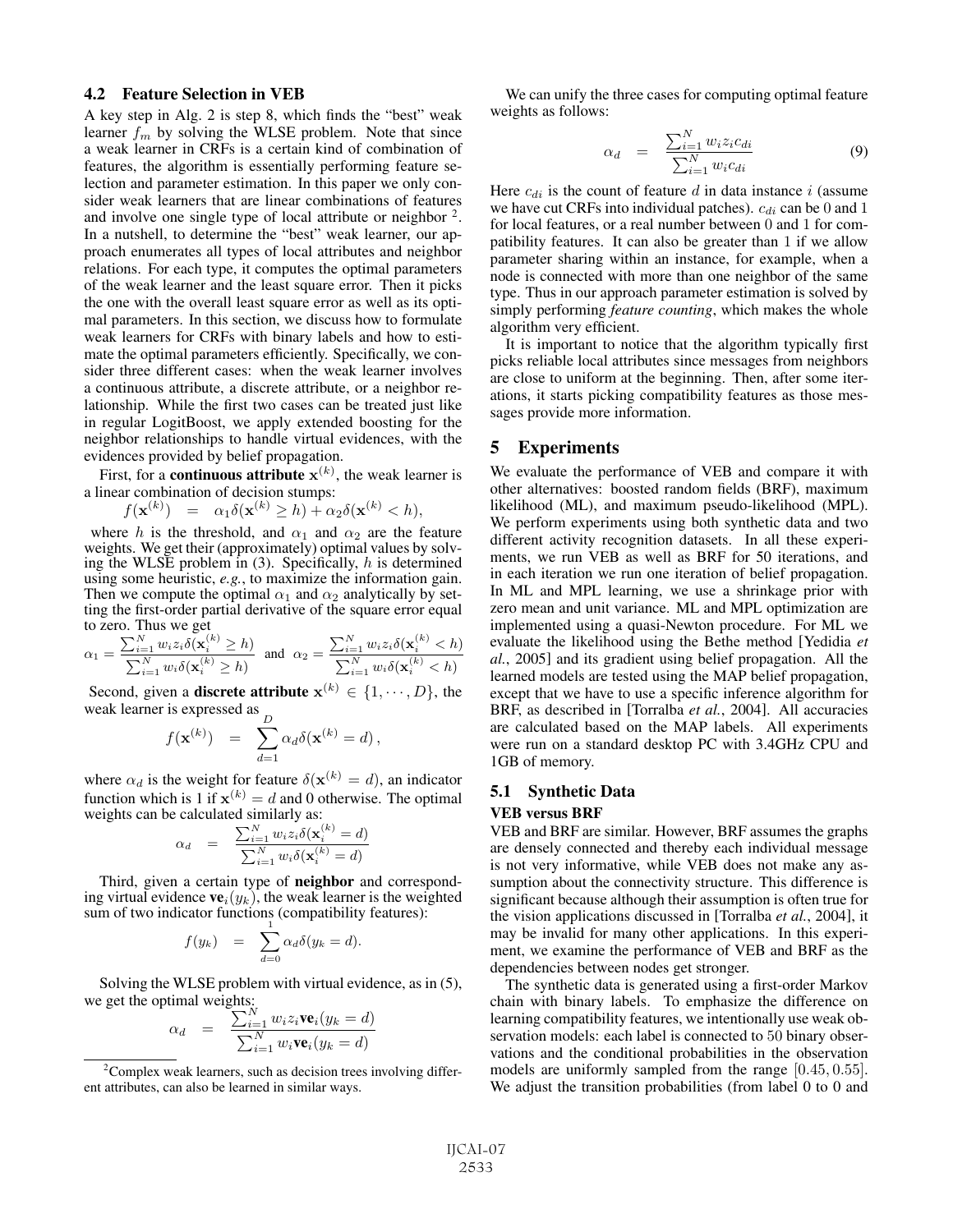

Figure 1: Classification accuracies in experiments using synthetic data, where the error bars indicate 95% confidence intervals. (a) VEB vs. BRF when the transition probabilities (pairwise dependencies) turn from weak to strong. (b) Comparison of different learning algorithms for feature selection.

from label 1 to 1) from 0.5 to 0.99. For each given transition and observation model, we generate ten 2,000-labels chains and perform leave-one-out cross-validation using a linearchain CRF. We additionally run the experiments several times by randomly generating different observation models.

The running durations of both algorithms are very similar, so we only compare the accuracies. The average accuracies using VEB and BRF and their confidence intervals are shown in Fig.  $1(a)$ . It is clear that when the compatibility dependencies are not strong (transition probabilities range from 0.5 to 0.8), both methods give very similar accuracies. However, as the dependencies get stronger (from 0.9 to 0.99), VEB dramatically outperforms BRF, mainly because the weak interaction assumption underlying BRF does not hold any more.

#### Feature Selection in Complex Models

Many real sequential estimation problems have long-range dependencies, which can be modeled using high-order Markov models. However in practice it is often impossible to know the exact order, so people may have to use Markov models that have longer dependencies than the actual data. In this experiment, we simulate this scenario by generating synthetic data using a high-order Markov model, whose transition probability  $p(y_n | y_{1:n-1}) = p(y_n | y_{n-k})$ , where k is a constant (the observation model is similar as the one in the previous experiment). That is, a label  $y_n$  only depends on one past label  $y_{n-k}$ , but the value of k is unknown to the CRF model. Specifically, we pick  $k$  from 1 to 5, and we set the transition probability  $p(y_n | y_{n-k})$  as 0.9 if  $y_n = y_{n-k}$ and 0.1 otherwise. For a given  $k$ , we generate ten 2,000-long chains and perform leave-one-out cross-validation. We repeat the experiment for different  $k$ 's and compute the average.

Since the exact value of  $k$  is unknown to the CRF model, we generate a densely-connected CRF that has connections between each pair of nodes whose distance is less than or equal to 5; then the CRF was trained using different algorithms. In our experiments, VEB can reliably identify the correct values of k, *i.e.*, picking only pairwise features whose distance is  $k$  or multiples of  $k$ . Although BRF also performs feature selection and structure learning, it does not perform as well as VEB. The average classification accuracies are shown in Fig. 1(b). Because VEB can robustly extract the sparse structures, it significantly outperforms other approaches. As to the running time, VEB, BRF, and MPL are all quite efficient; each training takes only tens of seconds. In contrast, the training using ML takes about 20 minutes.

| Average accuracy |
|------------------|
| 94.1%            |
| 88.0%            |
| 87.7%            |
| 88.5%            |
| 87.9%            |
| 88.5%            |
|                  |

Table 1: Average accuracy for indoor activities

## 5.2 Real Activity Recognition Data

CRFs are well-suited for the tasks of activity recognition using real sensor data, because of the overlaps between measurements and the strong relationships between activities. In this section, we compare different training approaches on such CRFs. Although VEB and BRF can handle continuous sensor measurements directly, doing that in ML and MPL is not straightforward. The performance of ML and MPL is terrible if we simply use the continuous measurements as feature values. This is due to the fact that such features correspond to a zero-mean Gaussian assumption, which could be far from the truth. We try two tricks to circumvent this difficulty. One is to learn decision stumps for all observations, using the heuristics as in VEB and BRF. The other is to use boosting (*e.g.*, LogitBoost in our experiment) to select a set of decision stump features and these decision stumps are then fed into ML and MPL for weight estimation (as done in [Friedman *et al.*, 2007]).

#### Indoor Activity Recognition

In the first experiment, one person collected audio, acceleration, and light sensor data as he stayed indoors using a small wearable device. The total length of the data set is about 1,100 minutes, recorded over a period of 12 days. The goal is to recognize the person's major indoor activities including computer usage, meal, meeting, TV watching and sleeping. We segmented the data into one-minute chunks and manually labeled the activity at each minute for the purpose of supervised learning and testing. For each chunk of data, we computed 315 feature values, which included energy in various frequency bands (log and linear) of the signal, autocorrelation, different entropy measures, *etc*. These features are fed into the CRF as observations, and one linear chain CRF is created per day. We evaluate our algorithm using leave-one-out cross-validation. Because the person performs different activities in different days, the accuracies can vary significantly from day to day. Some activities, such as meals, are hard to recognize, while other activities, such as sleeping, are relatively easy to recognize. As a result, in the leave-one-day-outcross-validation, the accuracies for different days vary significantly and the standard deviation is rather large. The overall average accuracies using the different methods are shown in Table 1, in which VEB is about 5% to 6% better than ML and MPL, no matter how they incorporate the continuous observations. Even though the error bars of the different techniques overlap, our approach is significantly (0.05 level) better than its competitors when we evaluate the combination of the different experiments reported in the paper.